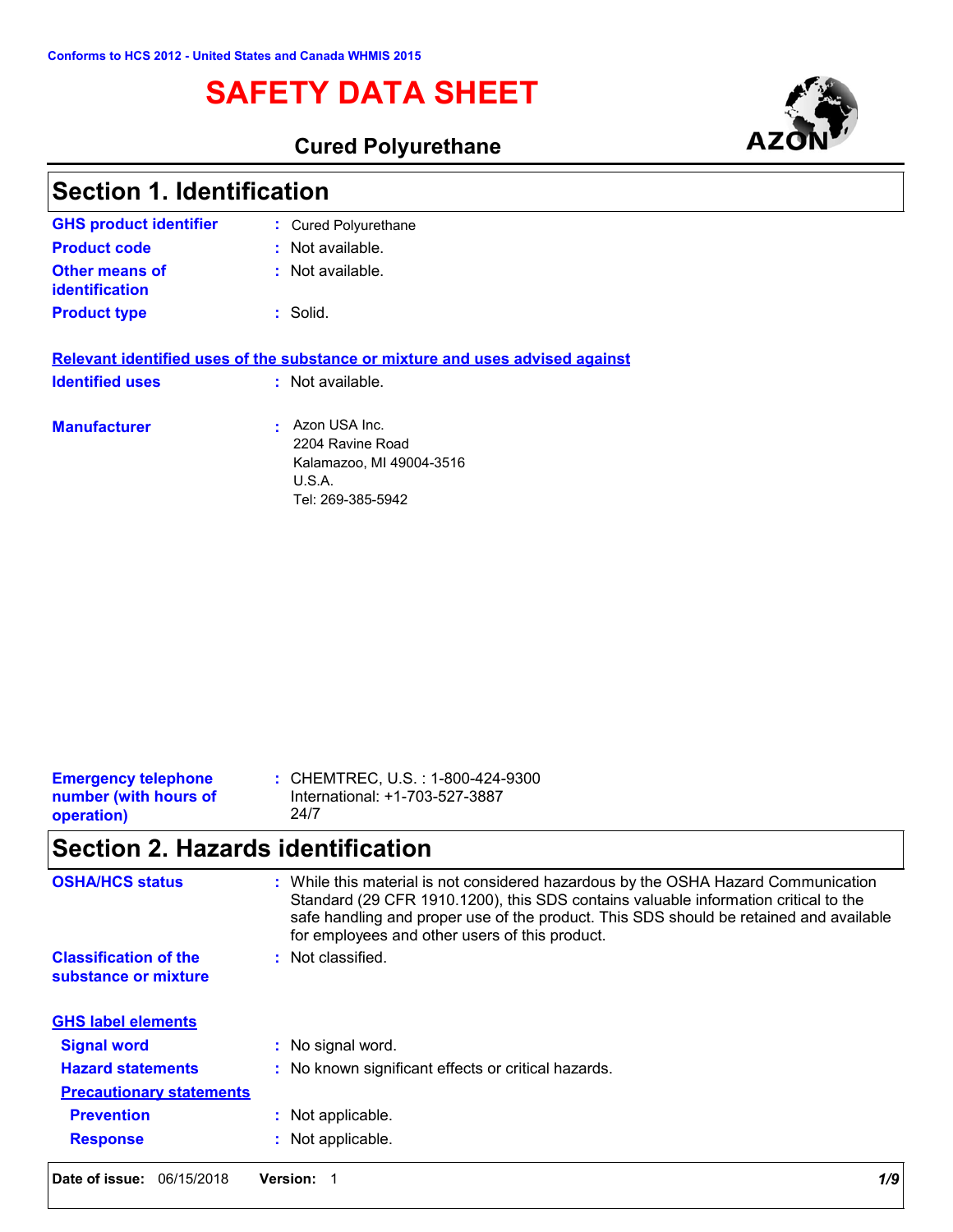## **Section 2. Hazards identification**

**Storage :** Not applicable.

**Disposal :** Not applicable. **:** None known.

**Hazards not otherwise classified**

# **Section 3. Composition/information on ingredients**

| Substance/mixture     | : Substance        |
|-----------------------|--------------------|
| <b>Other means of</b> | $:$ Not available. |
| <b>identification</b> |                    |

#### **CAS number/other identifiers**

**CAS number :** Not available.

**There are no ingredients present which, within the current knowledge of the supplier and in the concentrations applicable, are classified as hazardous to health or the environment and hence require reporting in this section.**

**Occupational exposure limits, if available, are listed in Section 8.**

## **Section 4. First aid measures**

### **Description of necessary first aid measures**

| <b>Eye contact</b>  | : Immediately flush eyes with plenty of water, occasionally lifting the upper and lower<br>eyelids. Check for and remove any contact lenses. Get medical attention if irritation<br>occurs.                                                                                                                                                            |
|---------------------|--------------------------------------------------------------------------------------------------------------------------------------------------------------------------------------------------------------------------------------------------------------------------------------------------------------------------------------------------------|
| <b>Inhalation</b>   | : Remove victim to fresh air and keep at rest in a position comfortable for breathing. Get<br>medical attention if symptoms occur.                                                                                                                                                                                                                     |
| <b>Skin contact</b> | : Flush contaminated skin with plenty of water. Get medical attention if symptoms occur.                                                                                                                                                                                                                                                               |
| <b>Ingestion</b>    | : Wash out mouth with water. Remove victim to fresh air and keep at rest in a position<br>comfortable for breathing. If material has been swallowed and the exposed person is<br>conscious, give small quantities of water to drink. Do not induce vomiting unless<br>directed to do so by medical personnel. Get medical attention if symptoms occur. |

| Most important symptoms/effects, acute and delayed |                                                                                                                                |
|----------------------------------------------------|--------------------------------------------------------------------------------------------------------------------------------|
| <b>Potential acute health effects</b>              |                                                                                                                                |
| Eye contact                                        | : No known significant effects or critical hazards.                                                                            |
| <b>Inhalation</b>                                  | : No known significant effects or critical hazards.                                                                            |
| <b>Skin contact</b>                                | : No known significant effects or critical hazards.                                                                            |
| <b>Ingestion</b>                                   | : No known significant effects or critical hazards.                                                                            |
| <b>Over-exposure signs/symptoms</b>                |                                                                                                                                |
| Eye contact                                        | : No known significant effects or critical hazards.                                                                            |
| <b>Inhalation</b>                                  | : No known significant effects or critical hazards.                                                                            |
| <b>Skin contact</b>                                | : No known significant effects or critical hazards.                                                                            |
| <b>Ingestion</b>                                   | : No known significant effects or critical hazards.                                                                            |
|                                                    | Indication of immediate medical attention and special treatment needed, if necessary                                           |
| <b>Notes to physician</b>                          | : Treat symptomatically. Contact poison treatment specialist immediately if large<br>quantities have been ingested or inhaled. |
| <b>Specific treatments</b>                         | : No specific treatment.                                                                                                       |
| <b>Protection of first-aiders</b>                  | : No action shall be taken involving any personal risk or without suitable training.                                           |
|                                                    |                                                                                                                                |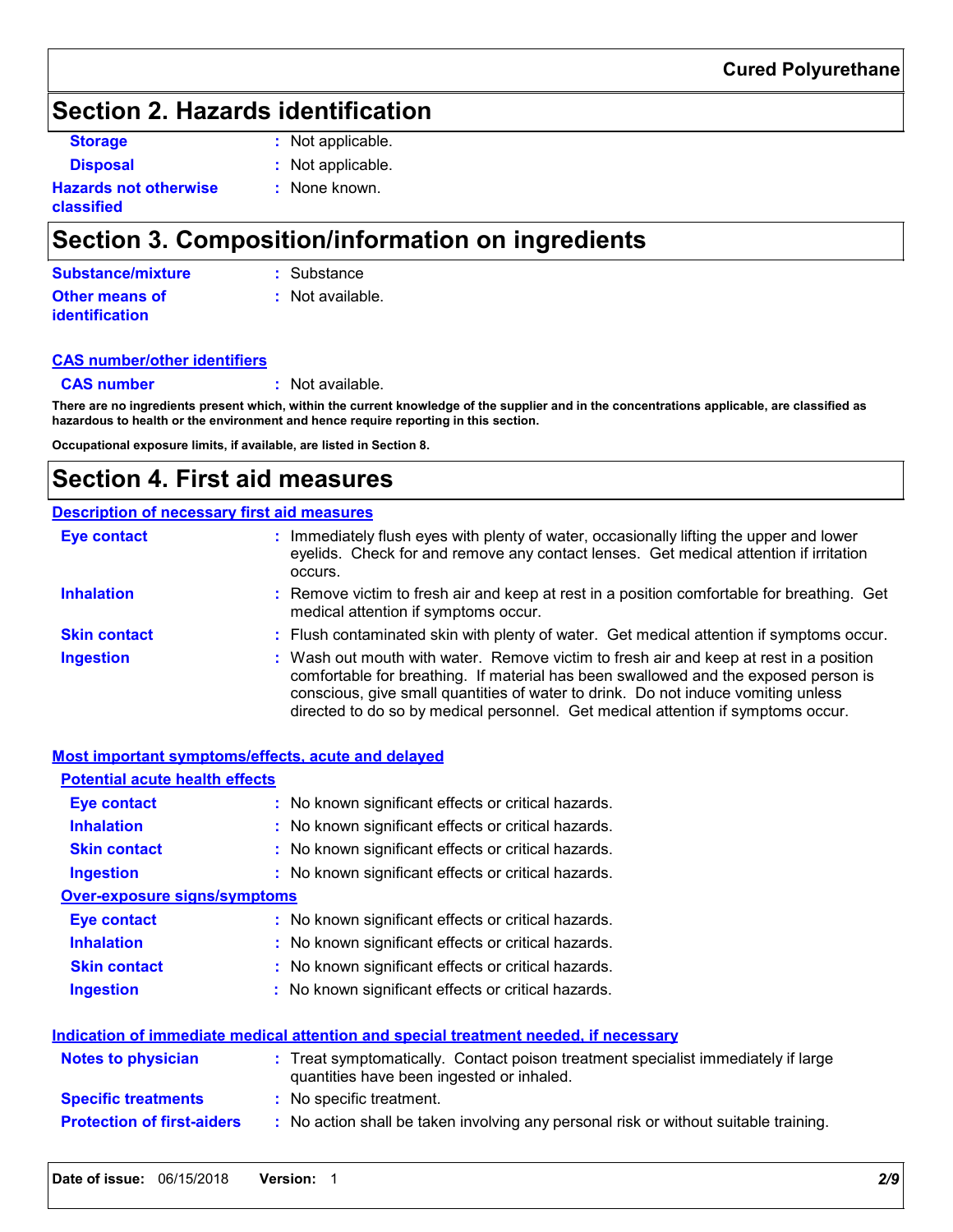## **Section 4. First aid measures**

**See toxicological information (Section 11)**

## **Section 5. Fire-fighting measures**

| <b>Extinguishing media</b>                               |                                                                                                                                                                                                     |
|----------------------------------------------------------|-----------------------------------------------------------------------------------------------------------------------------------------------------------------------------------------------------|
| <b>Suitable extinguishing</b><br>media                   | : Use an extinguishing agent suitable for the surrounding fire.                                                                                                                                     |
| <b>Unsuitable extinguishing</b><br>media                 | $:$ None known.                                                                                                                                                                                     |
| <b>Specific hazards arising</b><br>from the chemical     | : No specific fire or explosion hazard.                                                                                                                                                             |
| <b>Hazardous thermal</b><br>decomposition products       | : No specific data.                                                                                                                                                                                 |
| <b>Special protective actions</b><br>for fire-fighters   | : Promptly isolate the scene by removing all persons from the vicinity of the incident if<br>there is a fire. No action shall be taken involving any personal risk or without suitable<br>training. |
| <b>Special protective</b><br>equipment for fire-fighters | : Fire-fighters should wear appropriate protective equipment and self-contained breathing<br>apparatus (SCBA) with a full face-piece operated in positive pressure mode.                            |

## **Section 6. Accidental release measures**

#### **Personal precautions, protective equipment and emergency procedures**

| For non-emergency<br>personnel                        | protective equipment.                       | : No action shall be taken involving any personal risk or without suitable training.<br>Evacuate surrounding areas. Keep unnecessary and unprotected personnel from<br>entering. Do not touch or walk through spilled material. Put on appropriate personal |
|-------------------------------------------------------|---------------------------------------------|-------------------------------------------------------------------------------------------------------------------------------------------------------------------------------------------------------------------------------------------------------------|
| For emergency responders                              | emergency personnel".                       | If specialized clothing is required to deal with the spillage, take note of any information in<br>Section 8 on suitable and unsuitable materials. See also the information in "For non-                                                                     |
| <b>Environmental precautions</b>                      | pollution (sewers, waterways, soil or air). | : Avoid dispersal of spilled material and runoff and contact with soil, waterways, drains<br>and sewers. Inform the relevant authorities if the product has caused environmental                                                                            |
| Methods and materials for containment and cleaning up |                                             |                                                                                                                                                                                                                                                             |
| <b>Spill</b>                                          |                                             | : Move containers from spill area. Prevent entry into sewers, water courses, basements                                                                                                                                                                      |

Move containers from spill area. Prevent entry into sewers, water courses, basements or confined areas. Vacuum or sweep up material and place in a designated, labeled waste container. Dispose of via a licensed waste disposal contractor. Note: see Section 1 for emergency contact information and Section 13 for waste disposal. **Spill :**

# **Section 7. Handling and storage**

#### **Precautions for safe handling**

| <b>Protective measures</b>                       | : Put on appropriate personal protective equipment (see Section 8).                                                                                                                                                                                                    |
|--------------------------------------------------|------------------------------------------------------------------------------------------------------------------------------------------------------------------------------------------------------------------------------------------------------------------------|
| <b>Advice on general</b><br>occupational hygiene | : Eating, drinking and smoking should be prohibited in areas where this material is<br>handled, stored and processed. Workers should wash hands and face before eating,<br>drinking and smoking. See also Section 8 for additional information on hygiene<br>measures. |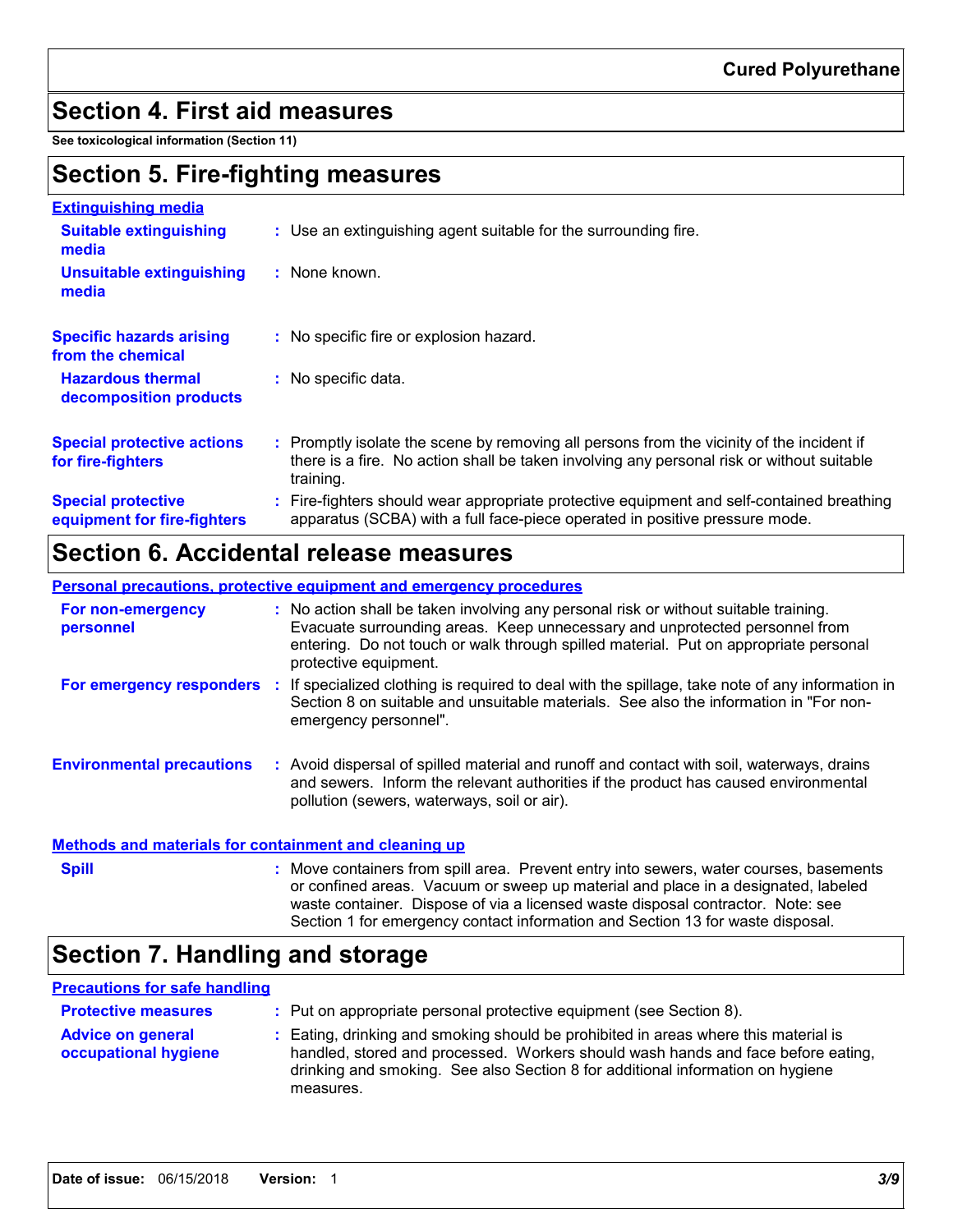## **Section 7. Handling and storage**

**Conditions for safe storage,** : Store in accordance with local regulations. Store in original container protected from **including any incompatibilities** direct sunlight in a dry, cool and well-ventilated area, away from incompatible materials (see Section 10) and food and drink. Keep container tightly closed and sealed until ready for use. Containers that have been opened must be carefully resealed and kept upright to prevent leakage. Do not store in unlabeled containers. Use appropriate containment to avoid environmental contamination. See Section 10 for incompatible materials before handling or use.

## **Section 8. Exposure controls/personal protection**

| <b>Control parameters</b>                         |  |                                                                                                                                                                                                                                                                                                                                                                                                 |  |
|---------------------------------------------------|--|-------------------------------------------------------------------------------------------------------------------------------------------------------------------------------------------------------------------------------------------------------------------------------------------------------------------------------------------------------------------------------------------------|--|
| <b>United States</b>                              |  |                                                                                                                                                                                                                                                                                                                                                                                                 |  |
| <b>Occupational exposure limits</b>               |  |                                                                                                                                                                                                                                                                                                                                                                                                 |  |
| None.                                             |  |                                                                                                                                                                                                                                                                                                                                                                                                 |  |
| <b>Canada</b>                                     |  |                                                                                                                                                                                                                                                                                                                                                                                                 |  |
| <b>Occupational exposure limits</b>               |  |                                                                                                                                                                                                                                                                                                                                                                                                 |  |
| None.                                             |  |                                                                                                                                                                                                                                                                                                                                                                                                 |  |
| <b>Appropriate engineering</b><br><b>controls</b> |  | : Good general ventilation should be sufficient to control worker exposure to airborne<br>contaminants.                                                                                                                                                                                                                                                                                         |  |
| <b>Environmental exposure</b><br>controls         |  | Emissions from ventilation or work process equipment should be checked to ensure<br>they comply with the requirements of environmental protection legislation.                                                                                                                                                                                                                                  |  |
| <b>Individual protection measures</b>             |  |                                                                                                                                                                                                                                                                                                                                                                                                 |  |
| <b>Hygiene measures</b>                           |  | Wash hands, forearms and face thoroughly after handling chemical products, before<br>eating, smoking and using the lavatory and at the end of the working period.<br>Appropriate techniques should be used to remove potentially contaminated clothing.<br>Wash contaminated clothing before reusing. Ensure that eyewash stations and safety<br>showers are close to the workstation location. |  |
| <b>Eye/face protection</b>                        |  | Safety eyewear complying with an approved standard should be used when a risk<br>assessment indicates this is necessary to avoid exposure to liquid splashes, mists,<br>gases or dusts. If contact is possible, the following protection should be worn, unless<br>the assessment indicates a higher degree of protection: safety glasses with side-<br>shields.                                |  |
| <b>Skin protection</b>                            |  |                                                                                                                                                                                                                                                                                                                                                                                                 |  |
| <b>Hand protection</b>                            |  | Chemical-resistant, impervious gloves complying with an approved standard should be<br>worn at all times when handling chemical products if a risk assessment indicates this is<br>necessary.                                                                                                                                                                                                   |  |
| <b>Body protection</b>                            |  | Personal protective equipment for the body should be selected based on the task being<br>performed and the risks involved and should be approved by a specialist before<br>handling this product.                                                                                                                                                                                               |  |
| <b>Other skin protection</b>                      |  | Appropriate footwear and any additional skin protection measures should be selected<br>based on the task being performed and the risks involved and should be approved by a<br>specialist before handling this product.                                                                                                                                                                         |  |
| <b>Respiratory protection</b>                     |  | Based on the hazard and potential for exposure, select a respirator that meets the<br>appropriate standard or certification. Respirators must be used according to a<br>respiratory protection program to ensure proper fitting, training, and other important<br>aspects of use.                                                                                                               |  |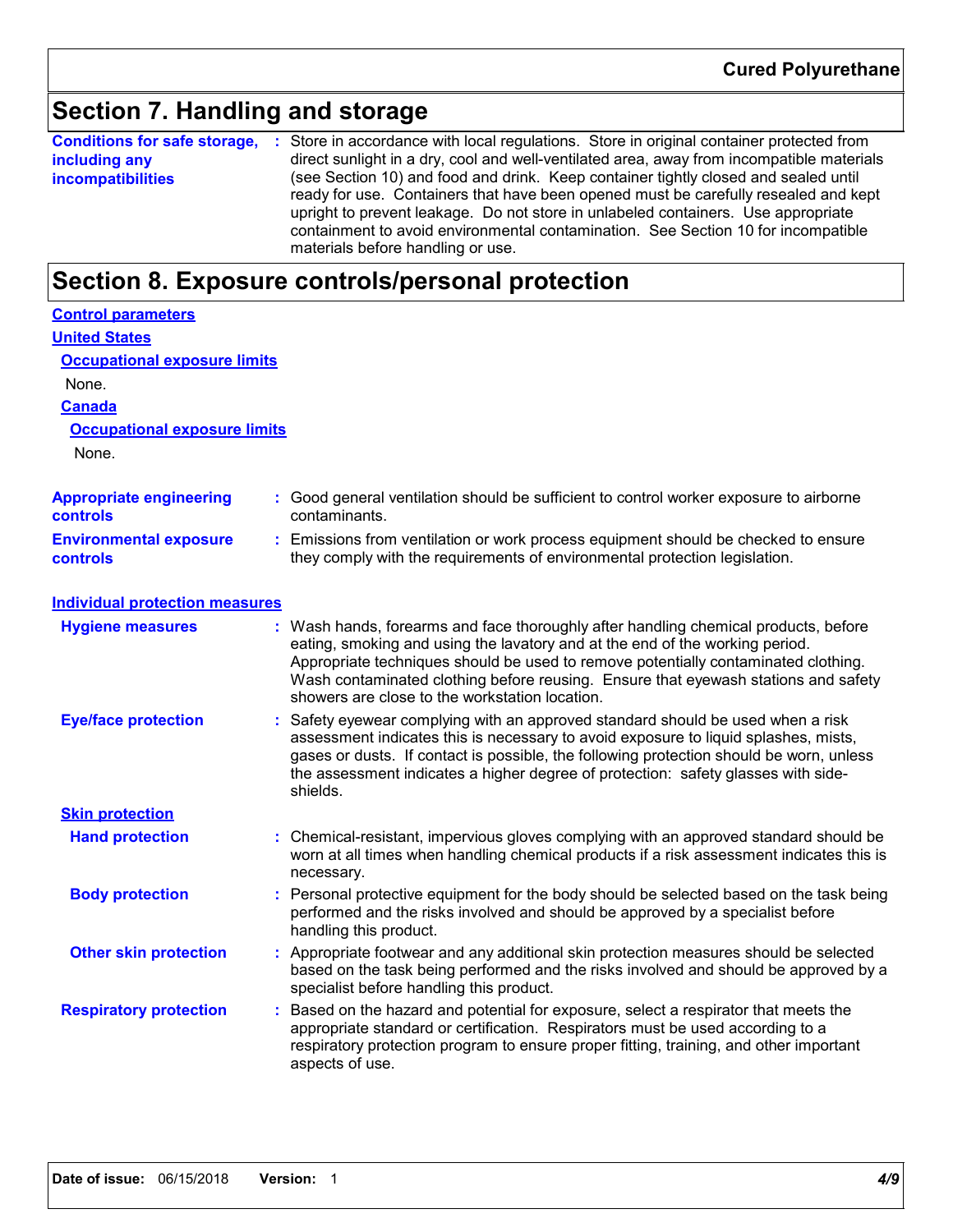# **Section 9. Physical and chemical properties**

## **Appearance**

| <b>Physical state</b>                             |    | Solid.                   |
|---------------------------------------------------|----|--------------------------|
| <b>Color</b>                                      |    | Gray, Brown, Red, Black. |
| Odor                                              | t  | None.                    |
| <b>Odor threshold</b>                             |    | Not available.           |
| рH                                                |    | Not available.           |
| <b>Melting point</b>                              |    | Not available.           |
| <b>Boiling point</b>                              |    | Not available.           |
| <b>Flash point</b>                                |    | Not available.           |
| <b>Evaporation rate</b>                           |    | Not available.           |
| <b>Flammability (solid, gas)</b>                  |    | Not available.           |
| Lower and upper explosive<br>(flammable) limits   | t. | Not available.           |
| <b>Vapor pressure</b>                             |    | Not available.           |
| <b>Vapor density</b>                              |    | Not available.           |
| <b>Relative density</b>                           |    | Not available.           |
| <b>Solubility</b>                                 | t  | Not available.           |
| <b>Partition coefficient: n-</b><br>octanol/water | t. | Not available.           |
| <b>Auto-ignition temperature</b>                  | t. | Not available.           |
| <b>Decomposition temperature</b>                  |    | : Not available.         |
|                                                   |    | Not available.           |
| <b>Viscosity</b>                                  |    |                          |
| Flow time (ISO 2431)                              | t  | Not available.           |

# **Section 10. Stability and reactivity**

| <b>Reactivity</b>                                   | : No specific test data related to reactivity available for this product or its ingredients.              |
|-----------------------------------------------------|-----------------------------------------------------------------------------------------------------------|
| <b>Chemical stability</b>                           | : The product is stable.                                                                                  |
| <b>Possibility of hazardous</b><br><b>reactions</b> | : Under normal conditions of storage and use, hazardous reactions will not occur.                         |
| <b>Conditions to avoid</b>                          | : No specific data.                                                                                       |
| <b>Incompatible materials</b>                       | : Reactive or incompatible with the following materials: oxidizing materials.                             |
| <b>Hazardous decomposition</b><br>products          | : Under normal conditions of storage and use, hazardous decomposition products should<br>not be produced. |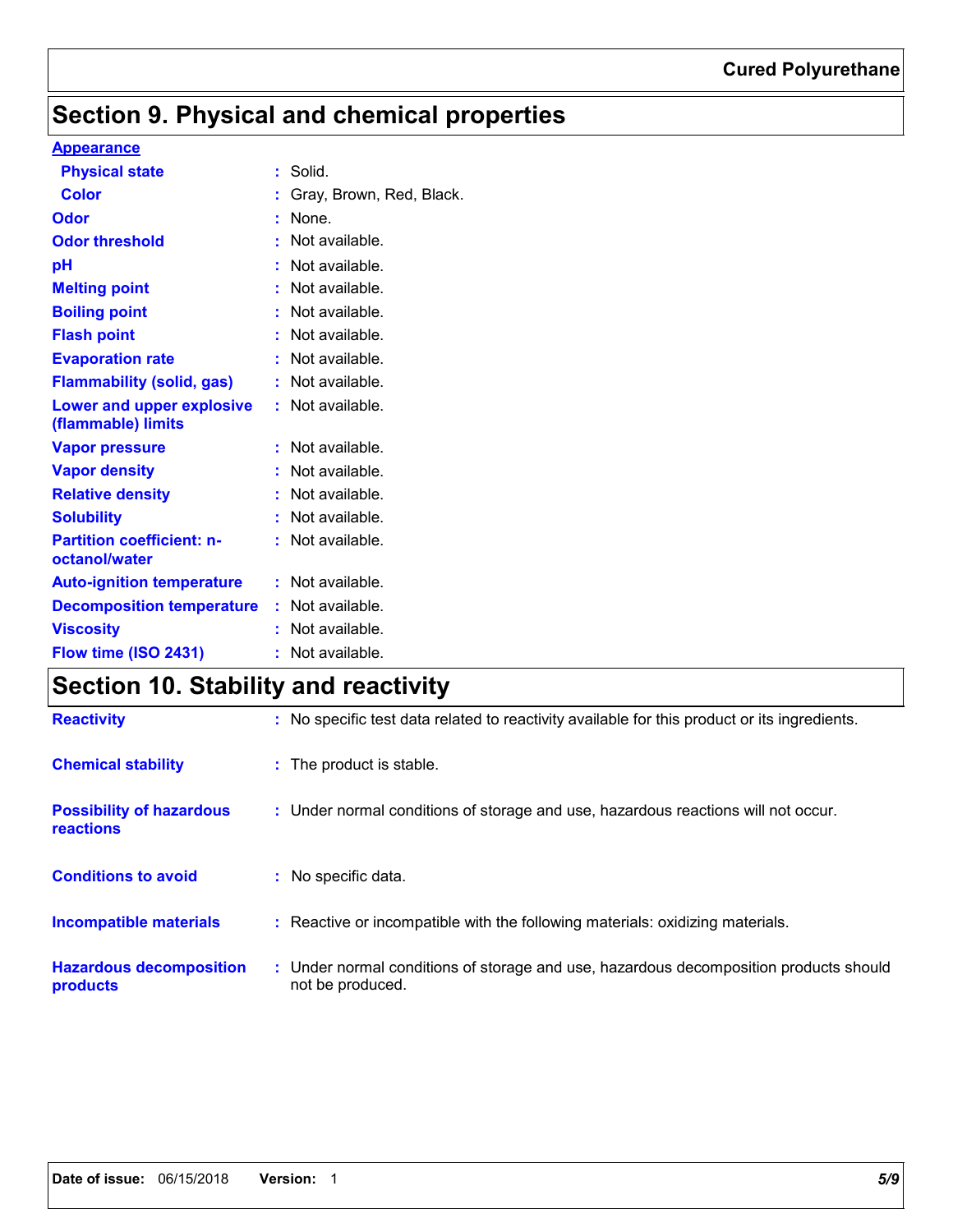# **Section 11. Toxicological information**

| Information on toxicological effects                      |                                                                                          |
|-----------------------------------------------------------|------------------------------------------------------------------------------------------|
| <b>Acute toxicity</b>                                     |                                                                                          |
| There is no data available.                               |                                                                                          |
| <b>Irritation/Corrosion</b>                               |                                                                                          |
| There is no data available.                               |                                                                                          |
| <b>Sensitization</b>                                      |                                                                                          |
| There is no data available.                               |                                                                                          |
| <b>Mutagenicity</b>                                       |                                                                                          |
| There is no data available.                               |                                                                                          |
| <b>Carcinogenicity</b>                                    |                                                                                          |
| There is no data available.                               |                                                                                          |
| <b>Reproductive toxicity</b>                              |                                                                                          |
| There is no data available.                               |                                                                                          |
| <b>Teratogenicity</b>                                     |                                                                                          |
| There is no data available.                               |                                                                                          |
| Specific target organ toxicity (single exposure)          |                                                                                          |
| There is no data available.                               |                                                                                          |
| <b>Specific target organ toxicity (repeated exposure)</b> |                                                                                          |
| There is no data available.                               |                                                                                          |
| <b>Aspiration hazard</b>                                  |                                                                                          |
| There is no data available.                               |                                                                                          |
|                                                           |                                                                                          |
| <b>Information on the likely</b>                          | : Dermal contact. Eye contact. Inhalation. Ingestion.                                    |
| routes of exposure                                        |                                                                                          |
| <b>Potential acute health effects</b>                     |                                                                                          |
| <b>Eye contact</b>                                        | : No known significant effects or critical hazards.                                      |
| <b>Inhalation</b>                                         | : No known significant effects or critical hazards.                                      |
| <b>Skin contact</b>                                       | : No known significant effects or critical hazards.                                      |
| <b>Ingestion</b>                                          | : No known significant effects or critical hazards.                                      |
|                                                           |                                                                                          |
|                                                           | Symptoms related to the physical, chemical and toxicological characteristics             |
| <b>Eye contact</b>                                        | : No known significant effects or critical hazards.                                      |
| <b>Inhalation</b>                                         | : No known significant effects or critical hazards.                                      |
| <b>Skin contact</b>                                       | : No known significant effects or critical hazards.                                      |
| <b>Ingestion</b>                                          | : No known significant effects or critical hazards.                                      |
|                                                           | Delayed and immediate effects and also chronic effects from short and long term exposure |
| <b>Short term exposure</b>                                |                                                                                          |
| <b>Potential immediate</b>                                | : No known significant effects or critical hazards.                                      |
| effects                                                   |                                                                                          |
| <b>Potential delayed effects</b>                          | : No known significant effects or critical hazards.                                      |
| <b>Long term exposure</b>                                 |                                                                                          |
| <b>Potential immediate</b>                                | : No known significant effects or critical hazards.                                      |
| effects                                                   |                                                                                          |
| <b>Potential delayed effects</b>                          | : No known significant effects or critical hazards.                                      |
|                                                           |                                                                                          |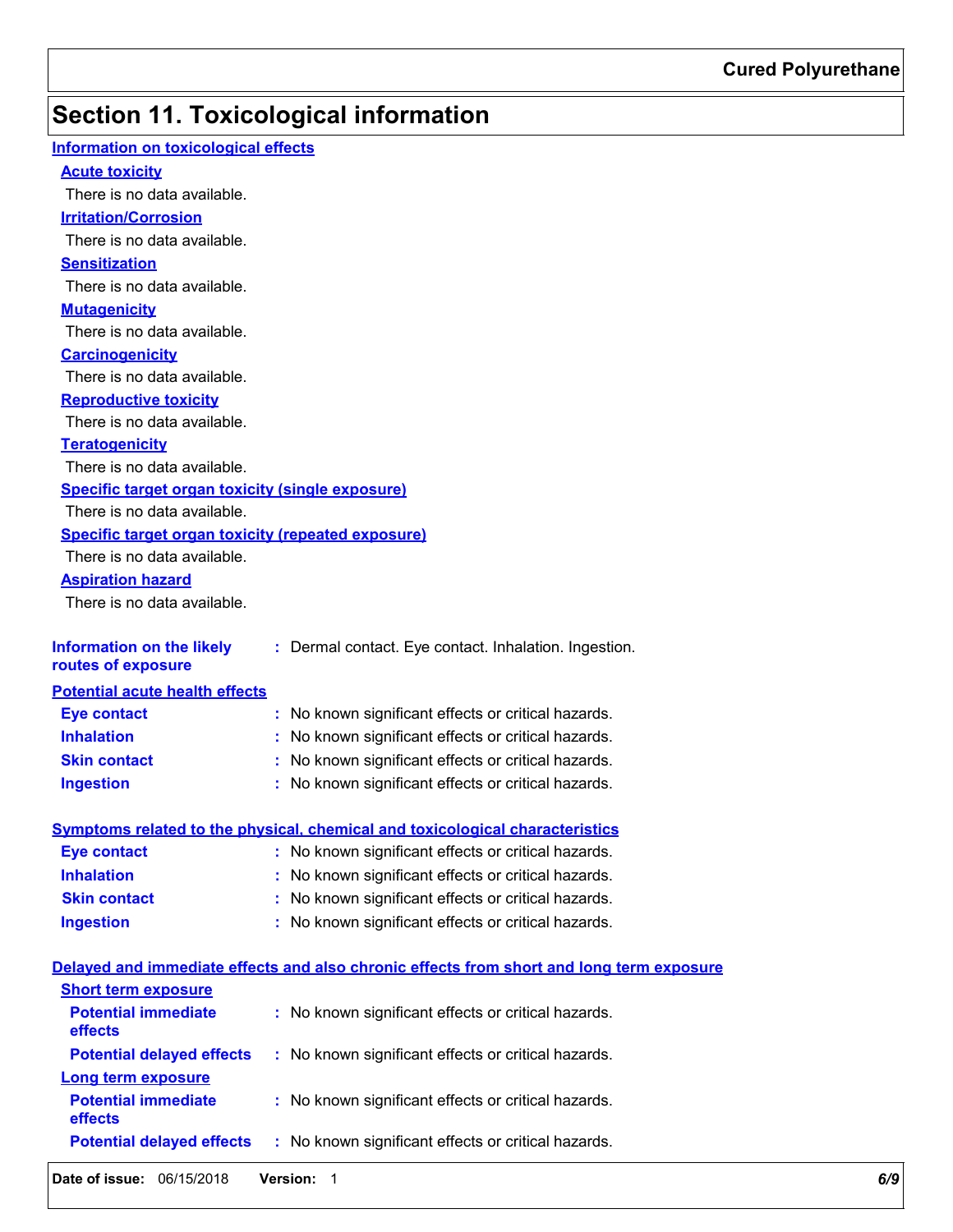# **Section 11. Toxicological information**

| <b>Potential chronic health effects</b> |                                                     |
|-----------------------------------------|-----------------------------------------------------|
| <b>General</b>                          | : No known significant effects or critical hazards. |
| <b>Carcinogenicity</b>                  | : No known significant effects or critical hazards. |
| <b>Mutagenicity</b>                     | : No known significant effects or critical hazards. |
| <b>Torotomonicity</b>                   | . No known ojanificant offecto or oritical hozardo  |

- **Teratogenicity :** No known significant effects or critical hazards.
- **Developmental effects :** No known significant effects or critical hazards.
- **Fertility effects :** No known significant effects or critical hazards.

## **Numerical measures of toxicity**

**Acute toxicity estimates**

There is no data available.

# **Section 12. Ecological information**

#### **Toxicity**

There is no data available.

### **Persistence and degradability**

There is no data available.

### **Bioaccumulative potential**

There is no data available.

### **Mobility in soil**

**Soil/water partition coefficient (K**<sup>oc</sup>) **:** Not available.

**Other adverse effects** : No known significant effects or critical hazards.

# **Section 13. Disposal considerations**

The generation of waste should be avoided or minimized wherever possible. Disposal of this product, solutions and any by-products should comply with the requirements of environmental protection and waste disposal legislation and any regional local authority requirements. Dispose of surplus and non-recyclable products via a licensed waste disposal contractor. Waste should not be disposed of untreated to the sewer unless fully compliant with the requirements of all authorities with jurisdiction. Waste packaging should be recycled. Incineration or landfill should only be considered when recycling is not feasible. This material and its container must be disposed of in a safe way. Empty containers or liners may retain some product residues. Avoid dispersal of spilled material and runoff and contact with soil, waterways, drains and sewers. **Disposal methods :**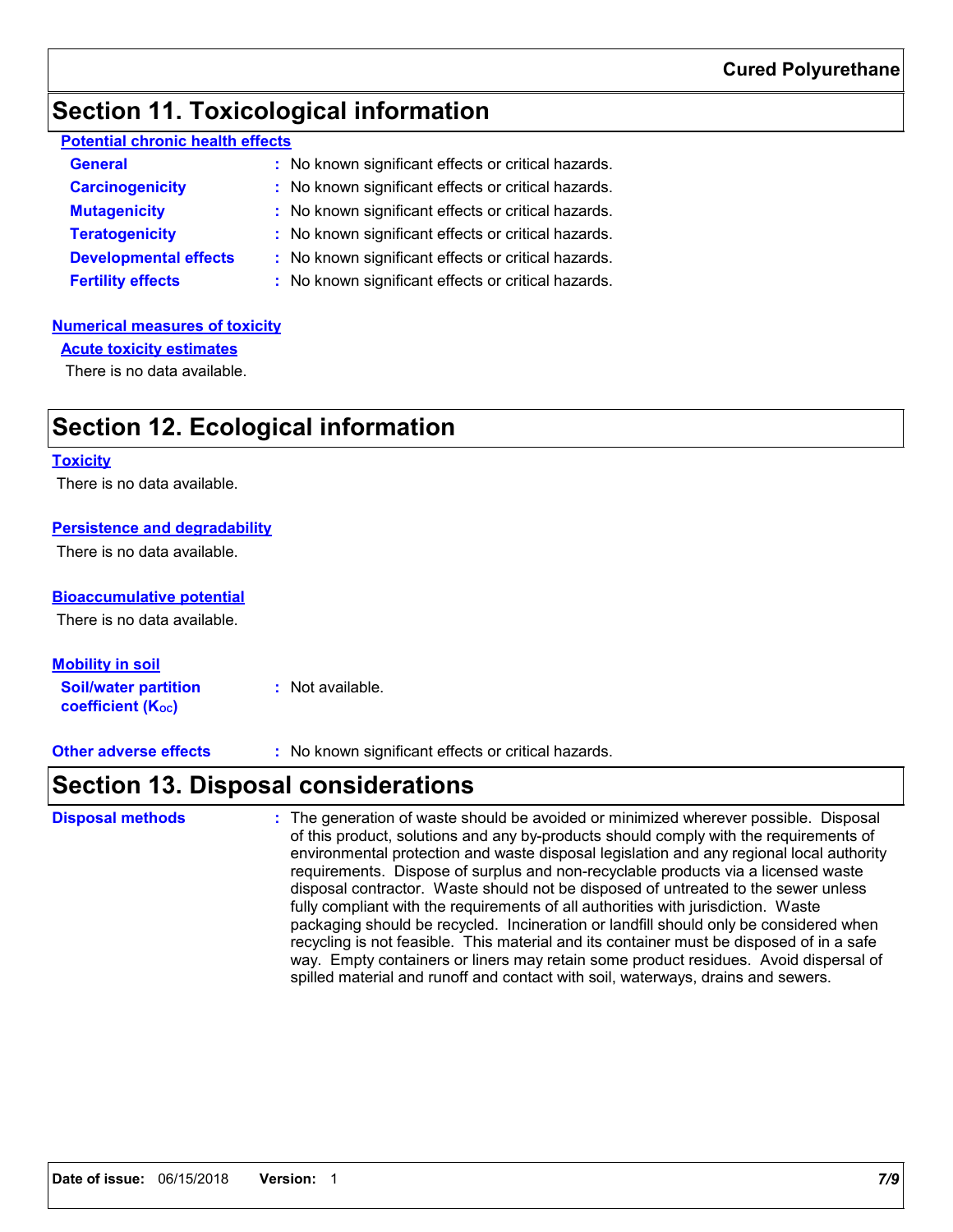# **Section 14. Transport information**

|                                      | <b>DOT Classification</b> | <b>TDG Classification</b> | <b>IMDG</b>    | <b>IATA</b>    |
|--------------------------------------|---------------------------|---------------------------|----------------|----------------|
| <b>UN number</b>                     | Not regulated.            | Not regulated.            | Not regulated. | Not regulated. |
| <b>UN proper</b><br>shipping name    |                           |                           |                |                |
| <b>Transport</b><br>hazard class(es) |                           | -                         |                |                |
| <b>Packing group</b>                 | $\blacksquare$            | $\overline{\phantom{0}}$  |                |                |
| <b>Environmental</b><br>hazards      | No.                       | No.                       | No.            | No.            |

**AERG :** Not applicable

**Special precautions for user Transport within user's premises:** always transport in closed containers that are **:** upright and secure. Ensure that persons transporting the product know what to do in the event of an accident or spillage.

# **Section 15. Regulatory information**

| <b>U.S. Federal regulations</b>                                                   | : TSCA 8(a) CDR Exempt/Partial exemption: Not determined<br>United States inventory (TSCA 8b): Not determined. |
|-----------------------------------------------------------------------------------|----------------------------------------------------------------------------------------------------------------|
| <b>Clean Air Act Section 112</b><br>(b) Hazardous Air<br><b>Pollutants (HAPs)</b> | : Not listed                                                                                                   |
| <b>Clean Air Act Section 602</b><br><b>Class I Substances</b>                     | : Not listed                                                                                                   |
| <b>Clean Air Act Section 602</b><br><b>Class II Substances</b>                    | : Not listed                                                                                                   |
| <b>DEA List I Chemicals</b><br>(Precursor Chemicals)                              | : Not listed                                                                                                   |
| <b>DEA List II Chemicals</b><br><b>(Essential Chemicals)</b>                      | : Not listed                                                                                                   |
| <b>SARA 302/304</b>                                                               |                                                                                                                |
| <b>Composition/information on ingredients</b>                                     |                                                                                                                |
| No products were found.                                                           |                                                                                                                |
| <b>SARA 304 RQ</b>                                                                | : Not applicable.                                                                                              |
| <b>SARA 311/312</b>                                                               |                                                                                                                |
| <b>Classification</b>                                                             | : Not applicable.                                                                                              |
| <b>Composition/information on ingredients</b>                                     |                                                                                                                |
| No products were found.                                                           |                                                                                                                |
| <b>SARA 313</b>                                                                   |                                                                                                                |
| There is no data available.                                                       |                                                                                                                |